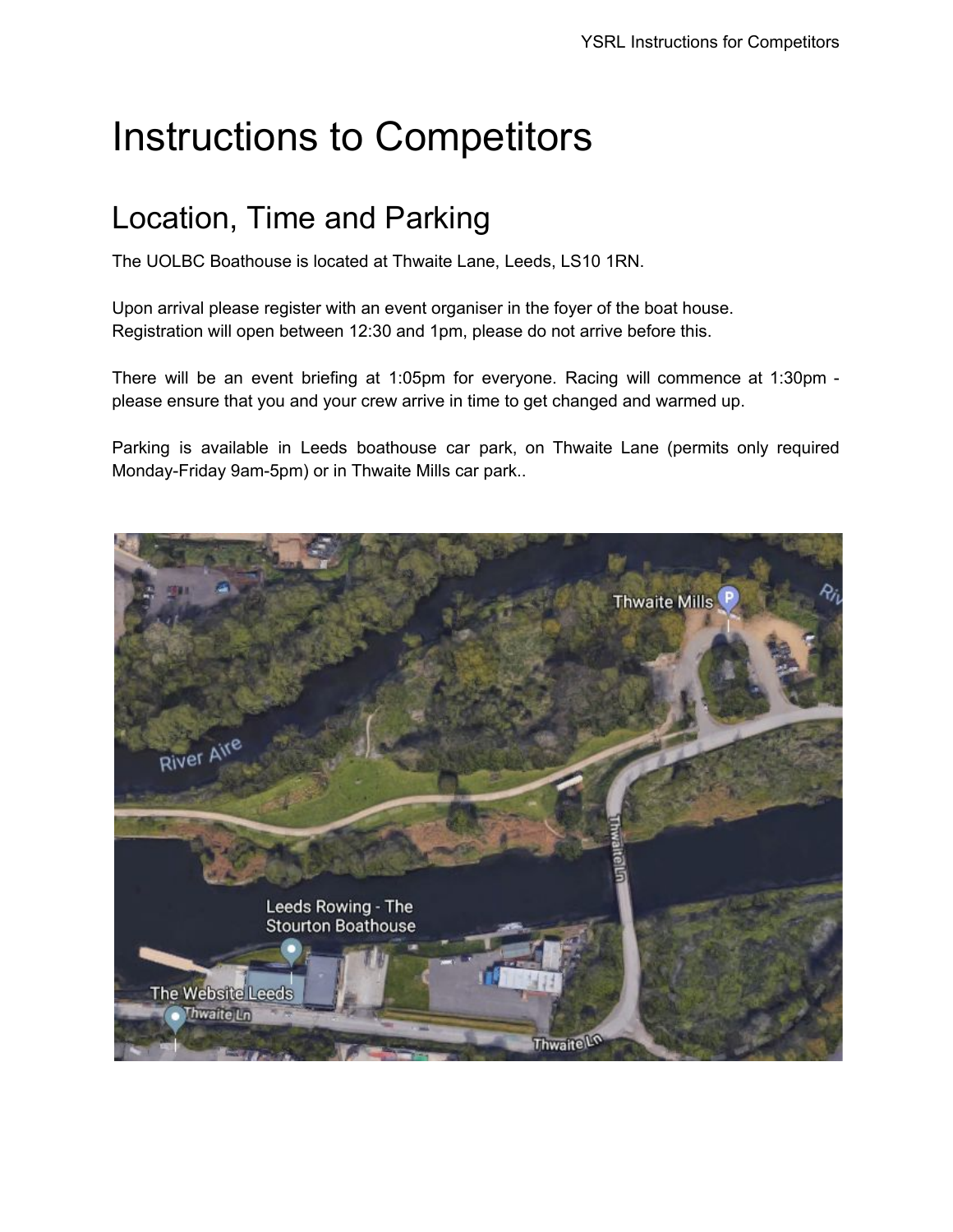#### Entry Requirements

- Each competitor must register with a crew.
- Competitors cannot be registered to race at any BUCS events. Should any participants be found to have breached this, points may be deducted from their crews. This is to ensure that the event remains fun for everyone, since all competitors will be of a similar level.
- No rower or coxswain may double up at an event, this is to ensure the event runs on time.
- Crew competencies required for entering are:
	- Able to hold it up immediately when asked to
	- Able to turn the boat using whole crew
	- Able to row whole crew immediately, no time given to warming up half crew

### Equipment

Any suitable sports kit may be worn. If it is cold, ensure competitors have plenty of layers. Although club colours are not required, it is preferred.

The host (UOLBC) will provide the following:

- **Boats** all boats will be in good condition to ensure that racing is fair and outcomes are not affected by equipment quality.
- **Blades** as with the boats, all will be in good condition.
- **Life jackets** & cox boxes for coxes.

### **Facilities**

The boat house has separate men and women's changing rooms. There is also a gym/erg room which competitors are welcome to use to warm up. Please use the rubbish bins provided and should there be any problems contact one of the organisers.

## Dates of Events

Sat 24th November 2018, 1-4:30pm, Leeds Boathouse Sat 23rd March 2019, 1-4:30pm, Leeds Boathouse Weds 8th May 2019, 1-5pm, Leeds Boathouse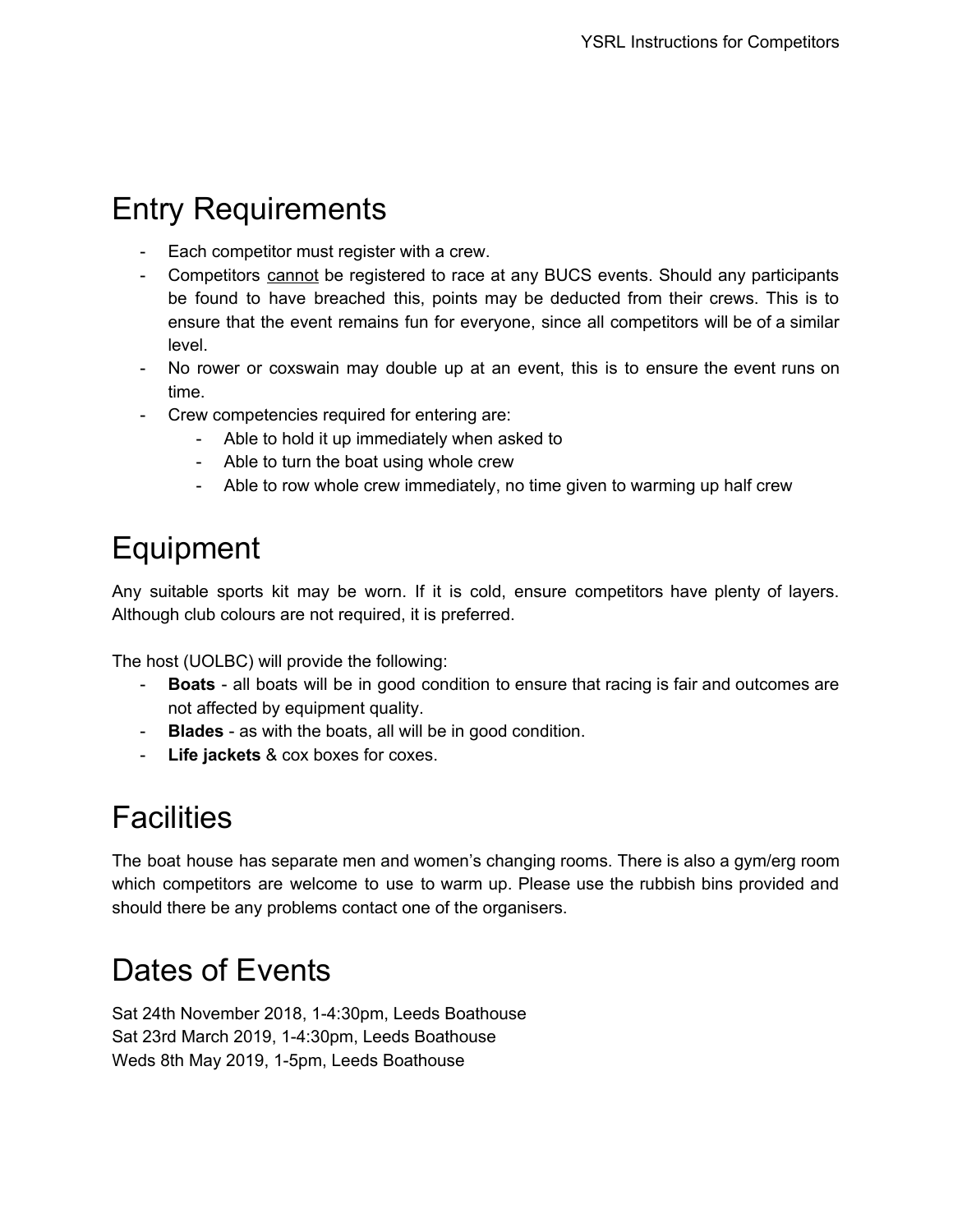#### Race Format

There will be a time trial for each boat, followed by side by side racing. The time trial will be approx 400m, and will commence with a rolling start. Crews will be separated with sufficient time that there will be no overtaking over the course of the time trial. Should overtaking occur, then the crew being overtaken should move to the right so that the faster crew may pass to the left. The side by side racing will be 250m, and will commence with a regatta start using either a free start or stake boats. The locations of both of these races can be found on the map attached.

All crews will race twice at each event. Once in the time trial and then in a head-to head race. The order for the head to head race will be determined by the time trial results, with the top two crews going to the A final , the next two to the B final and so on. Should there be an odd number of crews, the crew in last two placed boats in the time trial will race each other before racing the next final giving a total of 3 races to a crew.

The results will be posted on the notice board inside the boathouse. Please note that the publishing of the final results will be at the organisers discretion and will be final.

#### Boating Arrangements

There maybe up to 6 boats out at one time.

At no point will anyone row past the moored boats at thwaites mills, all rowing will be kept on the straight between the lock and the moored boats.

For both the time trials and head to head races crews must paddle whole crew to the start, no time allowed for half crew. Crews must also be able to turn whole crew.

#### **For the time trials:**

- Crews must prepare and boat in the order determined by the event organisers. This will be released up to 3 days before the event.
- Crews will row up to the the designated turning area and spin this will be clearly explained during the pre-race briefing. There will be marshalls at this point to direct crews.
- Crews will perform the time trial with a rolling start.
- Crews will then row on and return to the pontoon, rowing past it and spinning before docking, so that the next crew is able to set off quickly.
- For all racing there will be almost no chance to warm up, make sure adequate warmed up on land then get in boat and row the 250-300m to the start and ready to race
- Any crew not boating on time may forfeit the time trial and only able to contest a lower ranked fnal.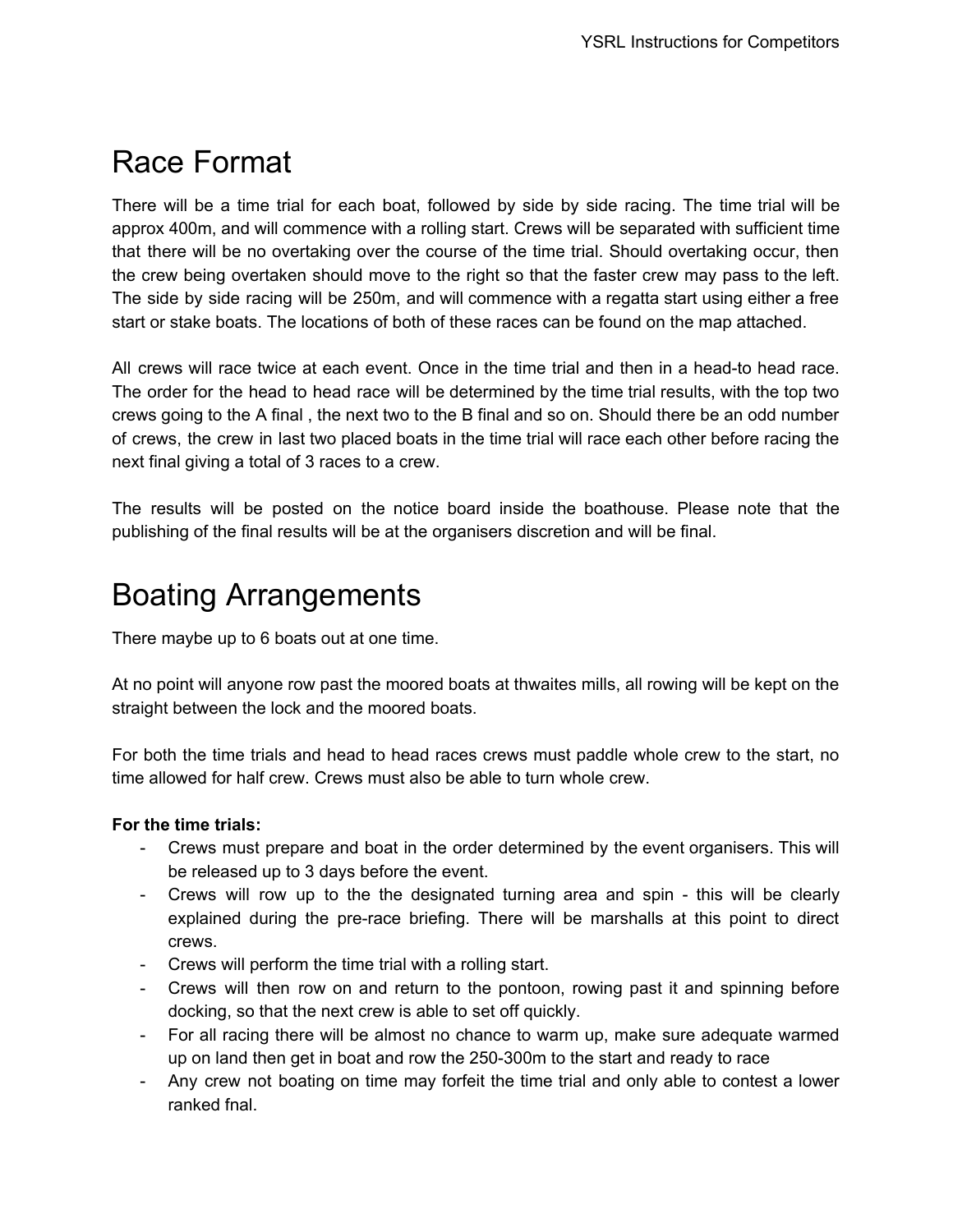#### **For the head to head races:**

- The two crews racing one another will boat at the same time and row down together.
- They will spin one crew at a time in the designated area before the moored boats be aware that this area is very narrow and crews should spin with caution.
- All crews must be ready to boat when race is called, so pay attention to start order.
- Crews will then proceed to the start line where they will be attached to the stake boats.
- Once the racing is finished, the crews will return to the pontoon, spinning once past the pontoon before docking so that the following race can proceed quickly.

In order for this event to run smoothly and effectively, please have race crews ready on the pontoon when the previous crew is rowing back to the pontoon to help dock the boat.

#### **Points**

Points will be awarded for crews which are cumulative throughout the year and will decide the overall winners. The points are awarded as follows: 10 for winner in A final, 9 for runner-up in A final, 8 for winner in B final and so on.

#### Emergency Contacts

In the event of an emergency please contact one of the event organisers - if you can't find one of us then the details are:

**William Davis Birch: 07881368004**

**Benjamin Kerton-Johnson: 07885991776**

There are first aid kits in the foyer of the boathouse and there will be members of the organising team that are first aid trained. These individuals will be pointed out during the briefing at the start of the day.

In case of a fire leave the building immediately and assemble in the car park of the boat house. Do not re-enter the building until told to do so by an event organiser.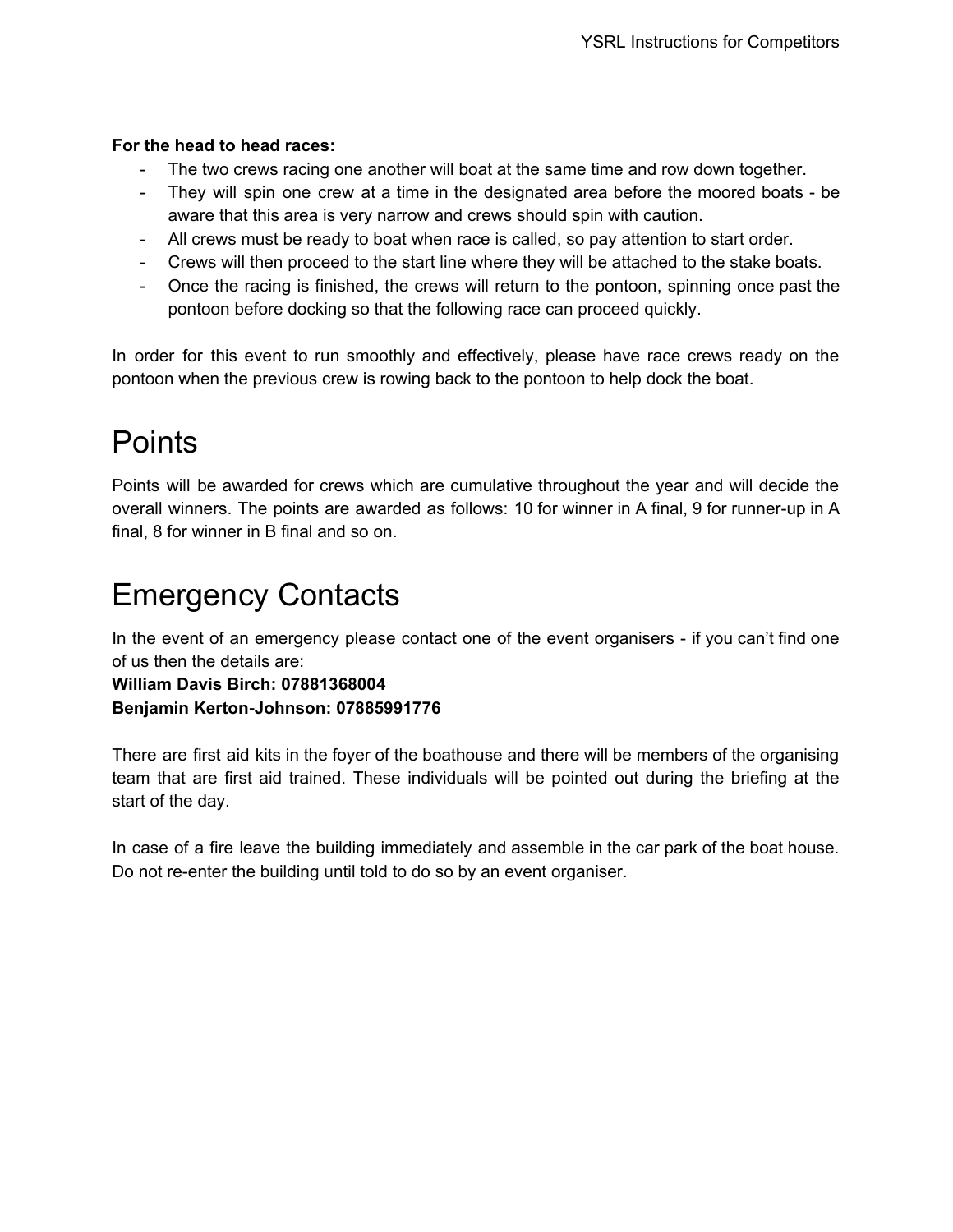#### Maps of Race Courses

1. Time Trial Course





#### 2. Head to Head Race Course